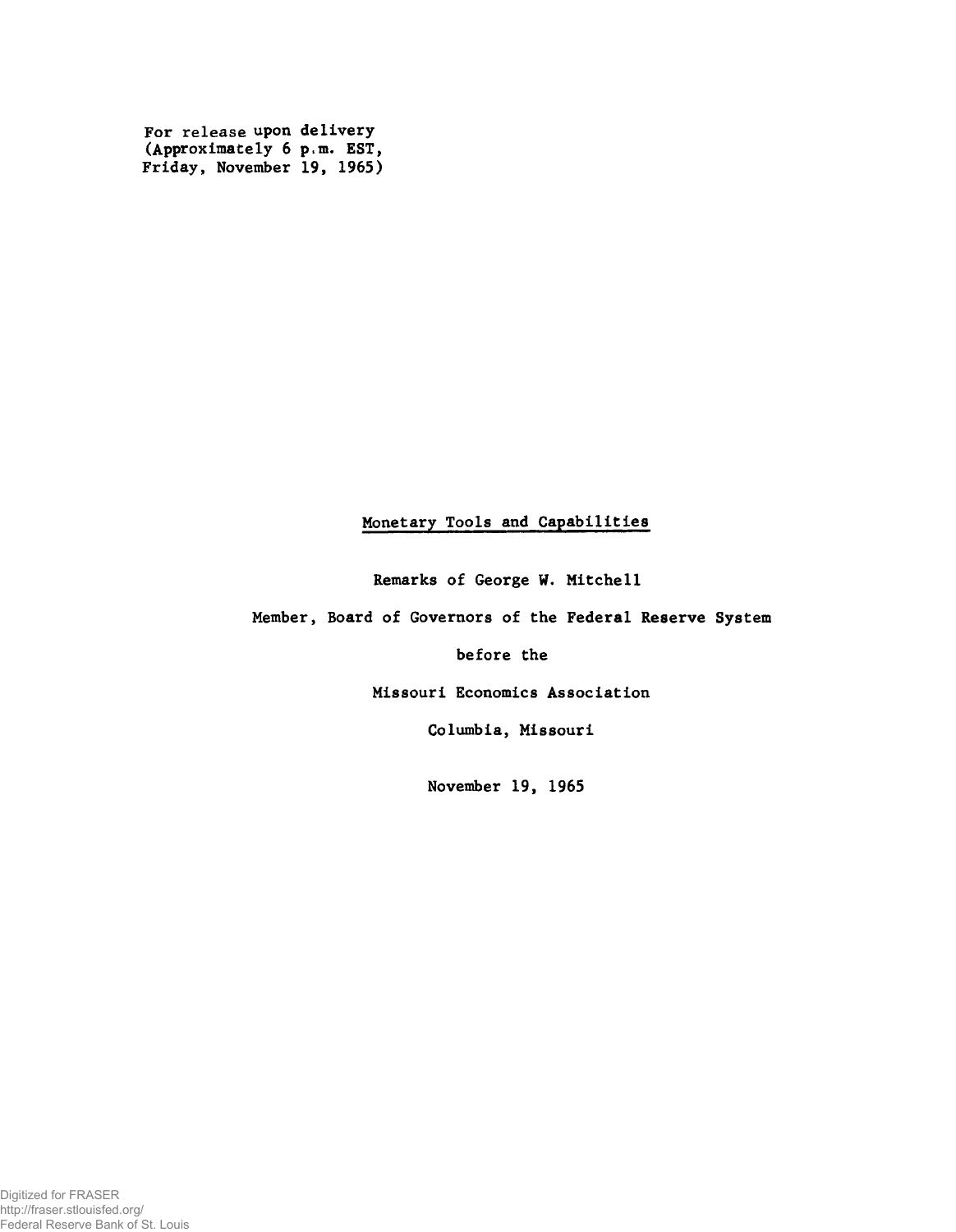### Monetary Tools and Capabilities

This seemed to me an appropriate occasion to share with you some reflections and speculations on current attitudes toward monetary policy, its tools and capabilities. From my vantage point there appears to have been in recent years an increasingly keen professional interest in re-examining the nature of monetary processes, the linkages between monetary action and the real world, and the possibility of using monetary tools in a more sophisticated and selective way. This interest is evident within and without the Federal Reserve System. Among the academic economists whose work is illustrative are Lee Bach, Lester Chandler, James Duesenberry, Milton Friedman, Allan Meltzer, Franco Modigliani, Arthur Okun, and James Tobin. Within the System a similar list would include Daniel Brill, Richard Davis, Fred Deming, Jr., Frank DeLeeuw, Herbert Furth, Lyle Gramley, Robert Holland, Homer Jones, John Kareken, and Robert Solomon.

A central theoretical problem engaging the attention of several persons in the foregoing list, as well as many others, is the nature of the linkages between monetary action and the ultimate goals sought by monetary policy--relationships that are not well known or even adequately understood. This is hardly surprising for it is extremely difficult to measure empirically the impact of monetary action taken in a changing environment where numerous forces are affecting the economy. It is only when monetary action is so overwhelming as to dominate other economic forces at work that most observers, looking at the data, might agree that far too much or far too little money creation has been a necessary and sufficient condition for the occurrence of inflation or deflation.  $\frac{1}{2}$   $\frac{1}{2}$ 

Different environments war(ed dosages of monetary action provide a wide range of empirical and  $\mathbb{R}$   $\mathbb{V}$   $\mathbb{V}$  widence" as to the role of monetary policy.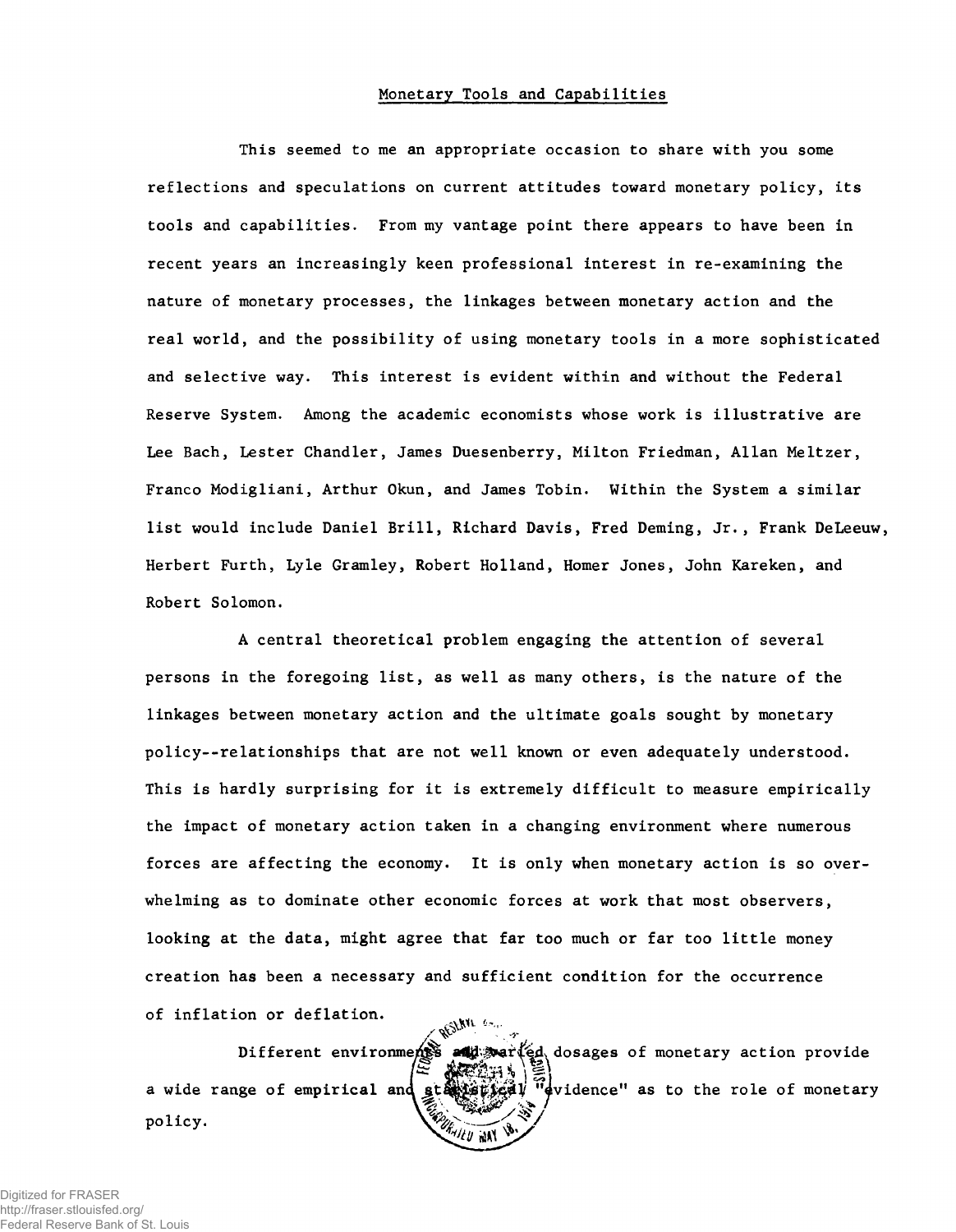One could argue, for example, that it makes little or no difference at what point or in what form the central bank introduces liquidity into the economy. Once introduced, money and credit promptly flow to those sectors where needed, and disturbances can occur only when the total provided to the system proves either insufficient or excessive. If insufficient, the need for additional money or credit becomes immediately apparent in the form of further demands for central bank accommodation, and can be satisfied by whatever injection is deemed technically convenient. If excessive, the only policy action required is to reduce or stop further injections or, if inflationary pressure has been permitted to build up, to withdraw money and credit from the system, again in any technically convenient way.

But these operations become vastly more complex once the assumption of complete flexibility in the financial system is abandoned. It is quite possible to find an excess of liquidity in one sector, or in one form of liquidity, and simultaneously a deficiency in another. And it is possible to find the banking system enlarging and shrinking its role as a financial intermediary as its competitive efforts wax and wane.

-2-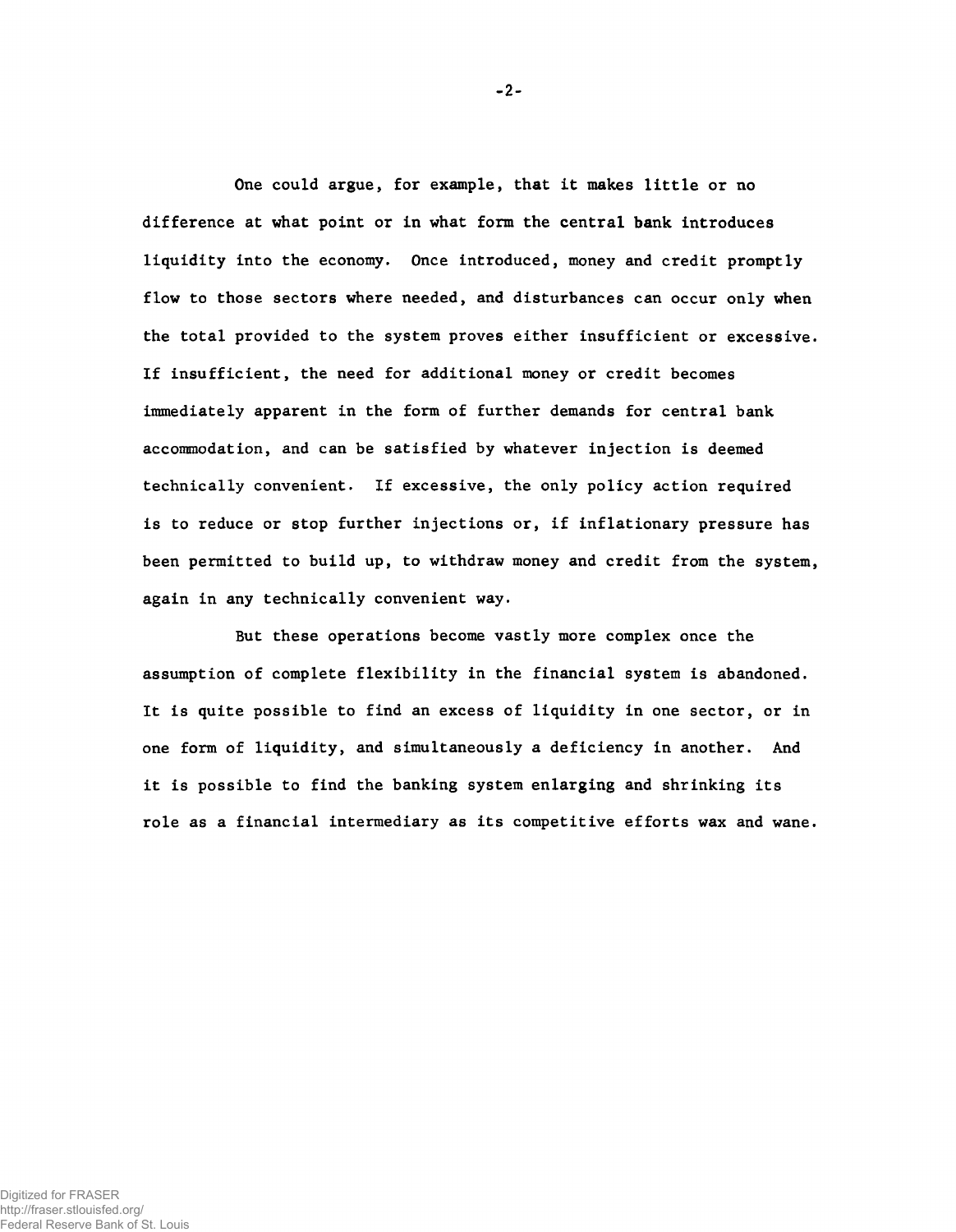In these cases, a general increase or contraction in liquidity, worked through the banking system, is unable to cope with the problems of the economy, and it becomes vitally important to remedy an imbalance in the correct form and in the correct sector.

Thus we may find the natural preference of most central bankers and economists to use the general and quasi-automatic mechanisms of the economy giving way to methods that strike at the special problems more directly. Since we live in an economy where subsidy, statutory constraint and largescale productive and distributive combinations, some with monopolistic tendencies, are common, direct monetary methods can hardly be regarded as "out of context." Selective treatment of particular problems should not be dogmatically rejected without considering the unsought hurt that a general policy might work in channels where constraint or expansion is neither called for nor consistent with broader public policy.

These comments on attitudes toward monetary policy point to the need to explore more fully the relative merits of the principles of generality and selectivity. This exploration means thorough analysis of the famous problem of linkages--the way in which money and credit flows are connected with the behavior of banks, business, and the public in general; and the way in which central bank action influences that connection. The monetary research program of the Federal Reserve System, both at the Board and at the Banks, is now being specially directed to these problems, and I hope that it will lead not merely to better theoretical insights but also to important practical applications.

Meanwhile, however, central banking policy will need to proceed on the assumption that both general and selective measures have their place in

-3-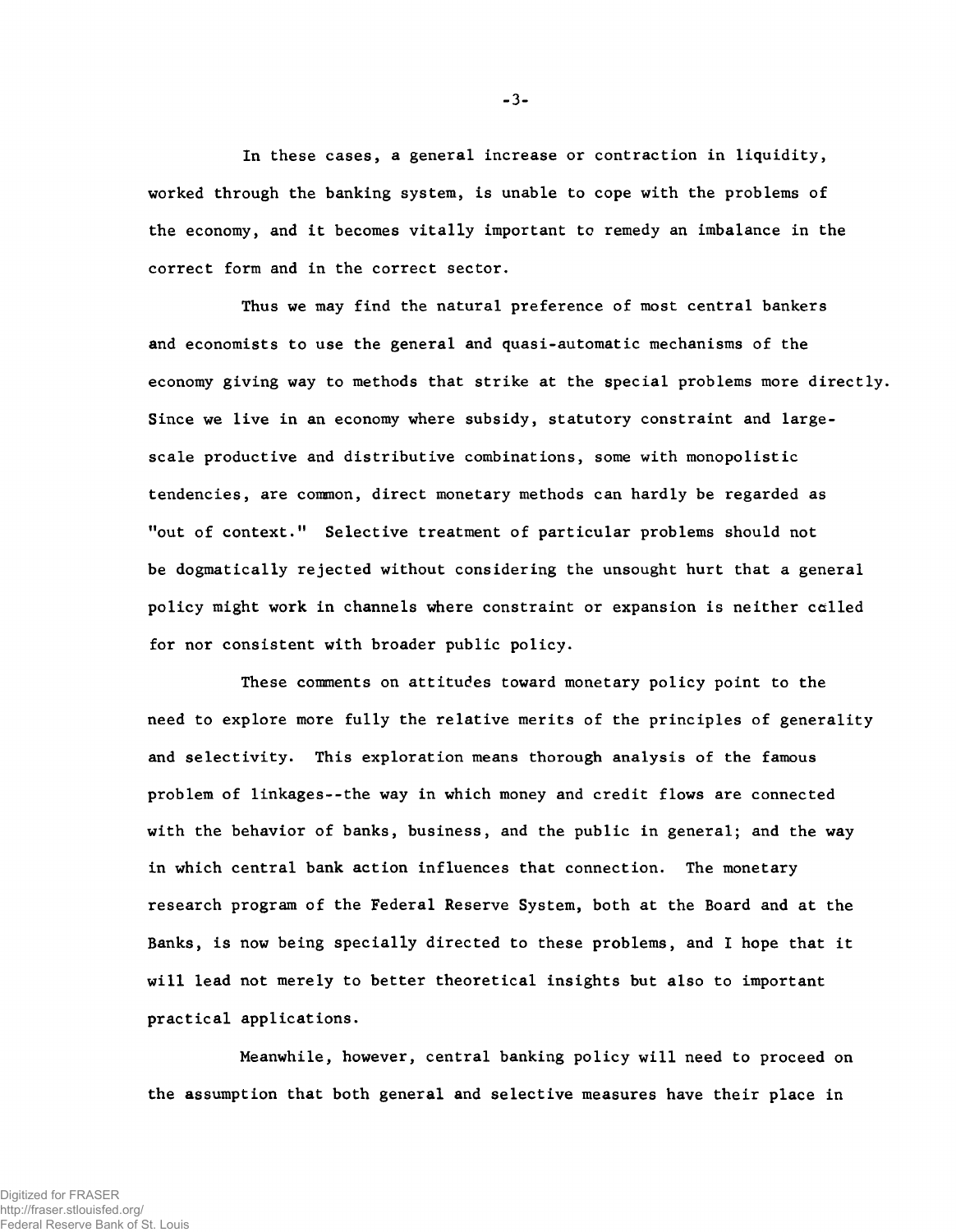the system. Hence, I shall briefly consider two problems of general monetary policy--technical improvement and anti-inflationary action--and later touch on the more numerous problems of selective policies.

## General Monetary Policy

The first question, which concerns both the technical efficiency of general monetary policy and its use as an anti-inflationary tool, refers to the relation between monetary policy and fiscal policy.

The old idea, according to which monetary policy affects primarily credit and thus investment while fiscal policy affects primarily income and thus consumption, has recently, in some quarters, been supplanted, or at least supplemented, by the idea that monetary policy affects primarily the international, and fiscal policy primarily the domestic sector of the economy. The basis of this thesis is the postulate that, under the assumption of complete mobility of international capital, any fall (rise) in interest rates- which under the further assumption of perfect domestic capital markets is associated with any substantial increase (decrease) in the availability of credit--would make investment abroad more (less) attractive and therefore immediately lead to an outflow (inflow) of funds.

This seems to open the way for the solution of any domestic and international financial problem simply by changing the "mix" between monetary and fiscal policy. If a country were suffering from domestic inflation and international deficit, for instance, the first ill would be cured by a tightening of fiscal policy and the second by a firming of monetary policy- the classical recipe for such a situation. But if a country were suffering from lagging domestic growth and international deficit, as the United States has done for part of the most recent period, some would argue the remedy

**-** 4 **-**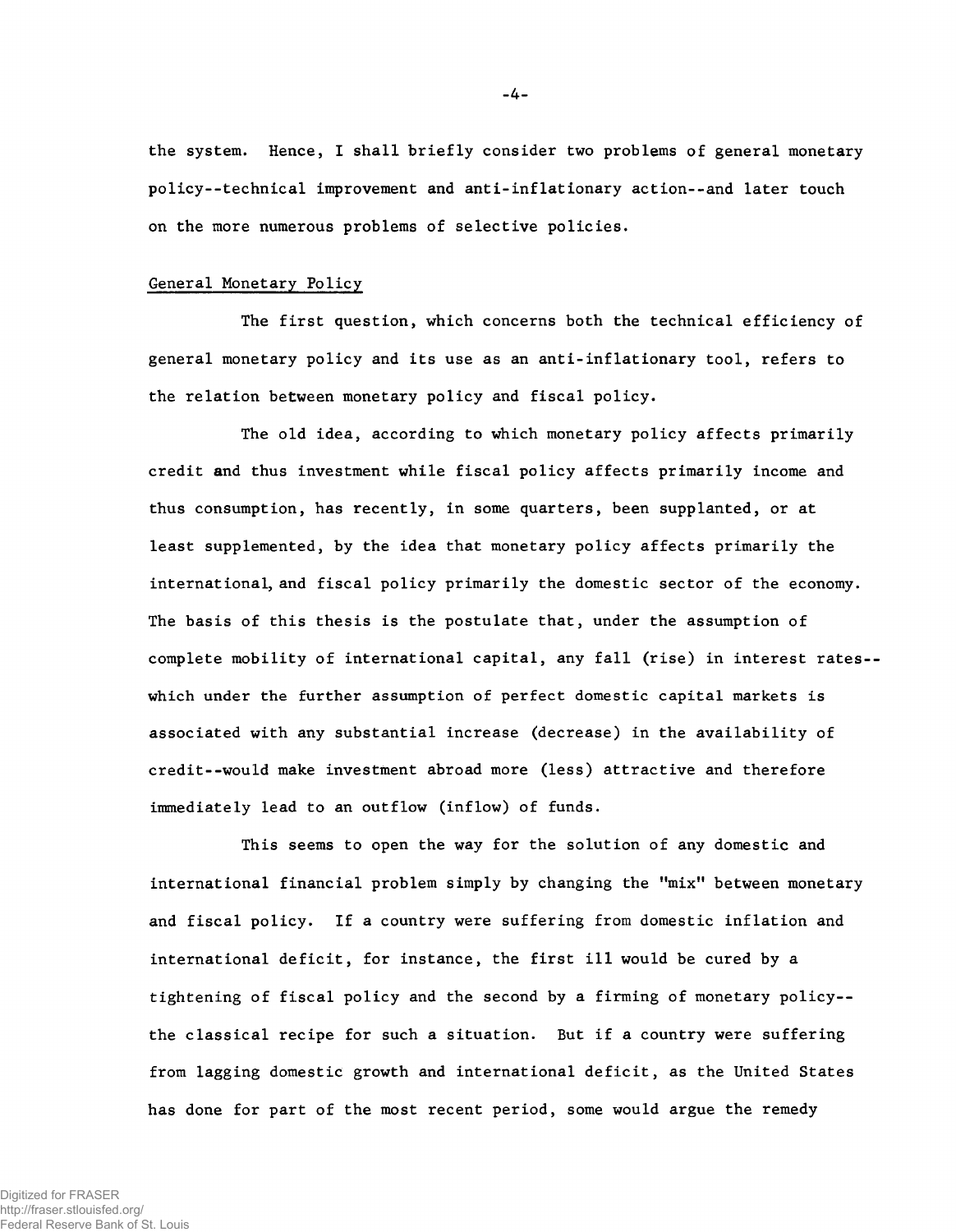would be a combination of expansionary fiscal with firming monetary policy. To some extent, such a new " $mix$ " is actually to be found in U.S. policies during the past two years; but the thesis has not been carried to its ultimate conclusion, and I, for one, believe that there are good reasons for not doing so.

First of all, international capital flows are influenced by many economic factors other than interest rate differentials. Market imperfections, differences among countries in financial structure and sophistication, and governmental regulations all play a highly important role in determining the international flow of capital. Moreover, a considerable part of international capital flow takes the form of equity investments, including both direct acquisition of real assets abroad and purchases of foreign shares. Certainly, the attractiveness of equity investment abroad, in either of these forms, can vary quite differently from the movement in interest rates.

Still, while the new theory of the "mix" cannot be accepted in its entirety, there is room and need for further study of the relationship between the tools of monetary and fiscal policy, and of the possible variations in the appropriate "mix." For instance, an expansionary fiscal policy, by creating or increasing a budget deficit, will necessitate an increased flow of investable funds into Treasury securities, and therefore--unless supported by easier monetary policy--will in itself tend to raise interest rates. Econometric studies may show whether the inhibitive impact on investment of the rise in interest rates is likely to have smaller, equal, or greater multiplier effects on total economic activity than the stimulative impact on consumption of the rise in disposable income. Another important and related question for the econometrician is the relative contractive effect

-5-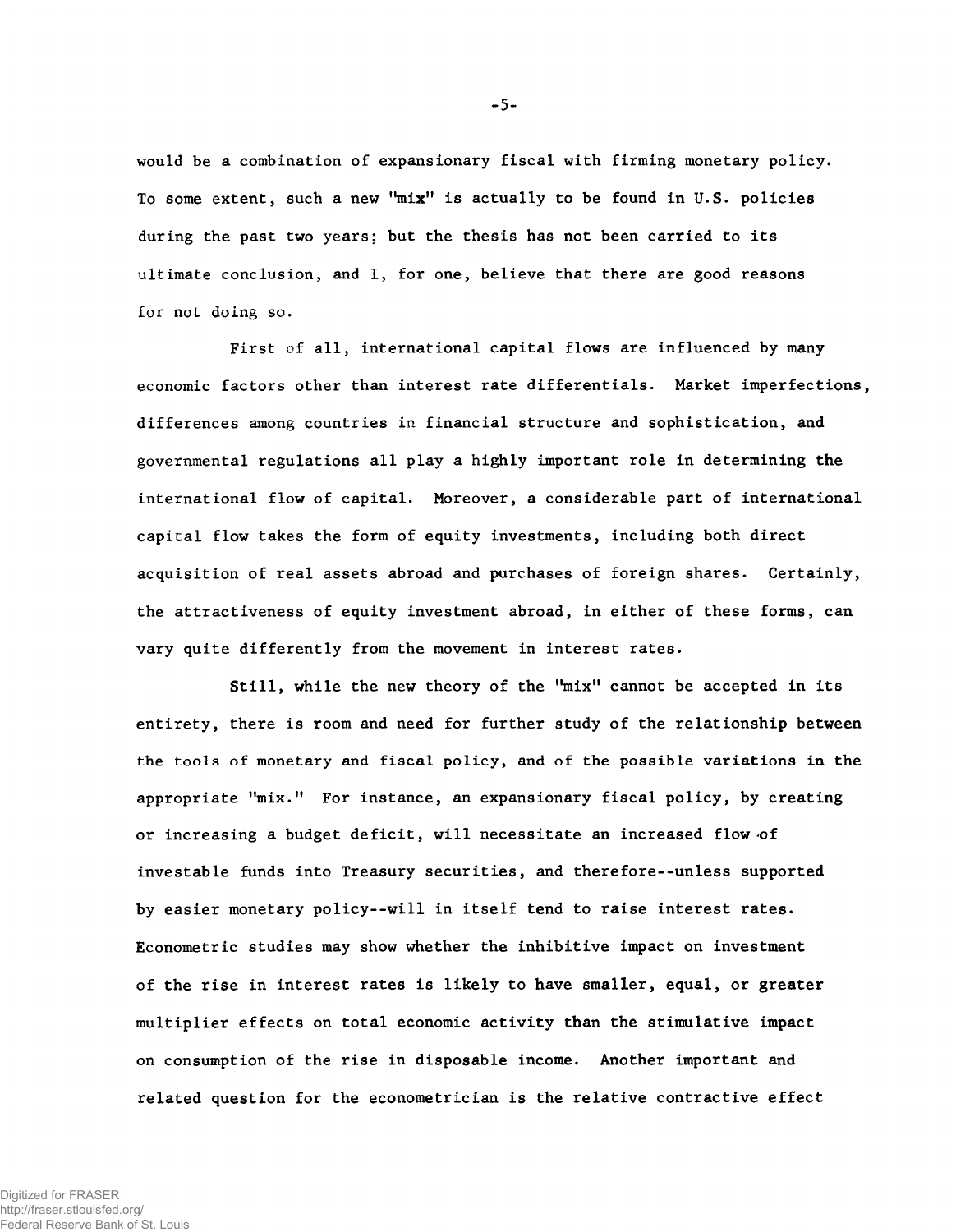of a rise in interest rates on the domestic flow of funds and on the capital outflow when the former is more than 10 times as great as the latter.

The second question refers to the age-old controversy about the impact of monetary policy on cost and availability of credit. Obviously, the problem would not arise if financial markets could be assumed to be so perfect that any change in availability would produce a definite change in cost, and vice versa. Even in imperfect markets, it would be helpful if we had even a proximate measure of availability and if we could accurately measure to two or three significant places the level of interest costs in bank lending. One could also argue that the most orthodox economic theorist should concede that all prices are formed within a region or penumbra; that the intersection of demand and supply curved forms a zone on a plane rather than a point.

If this is true, the relevant question has two parts: first, how large is this penumbra in which measurable costs may be changed without affecting measurable supply, and measurable supply may be changed without affecting measurable costs; and, second, how do the various traditional tools of general monetary policy differ among each other in their relative impact on cost and availability?

The third question relates to the technical efficiency of the three traditional tools of monetary policy. The efficiency of changes in discount rates depends importantly on the willingness of member banks to borrow from the central bank, or on a tradition to change administered market rates in sympathy with changes in the discount rate. The efficiency of open market operations depends on the efficiency of the securities market. And the efficiency of changes in reserve requirements depends upon the

Digitized for FRASER http://fraser.stlouisfed.org/ Federal Reserve Bank of St. Louis -6-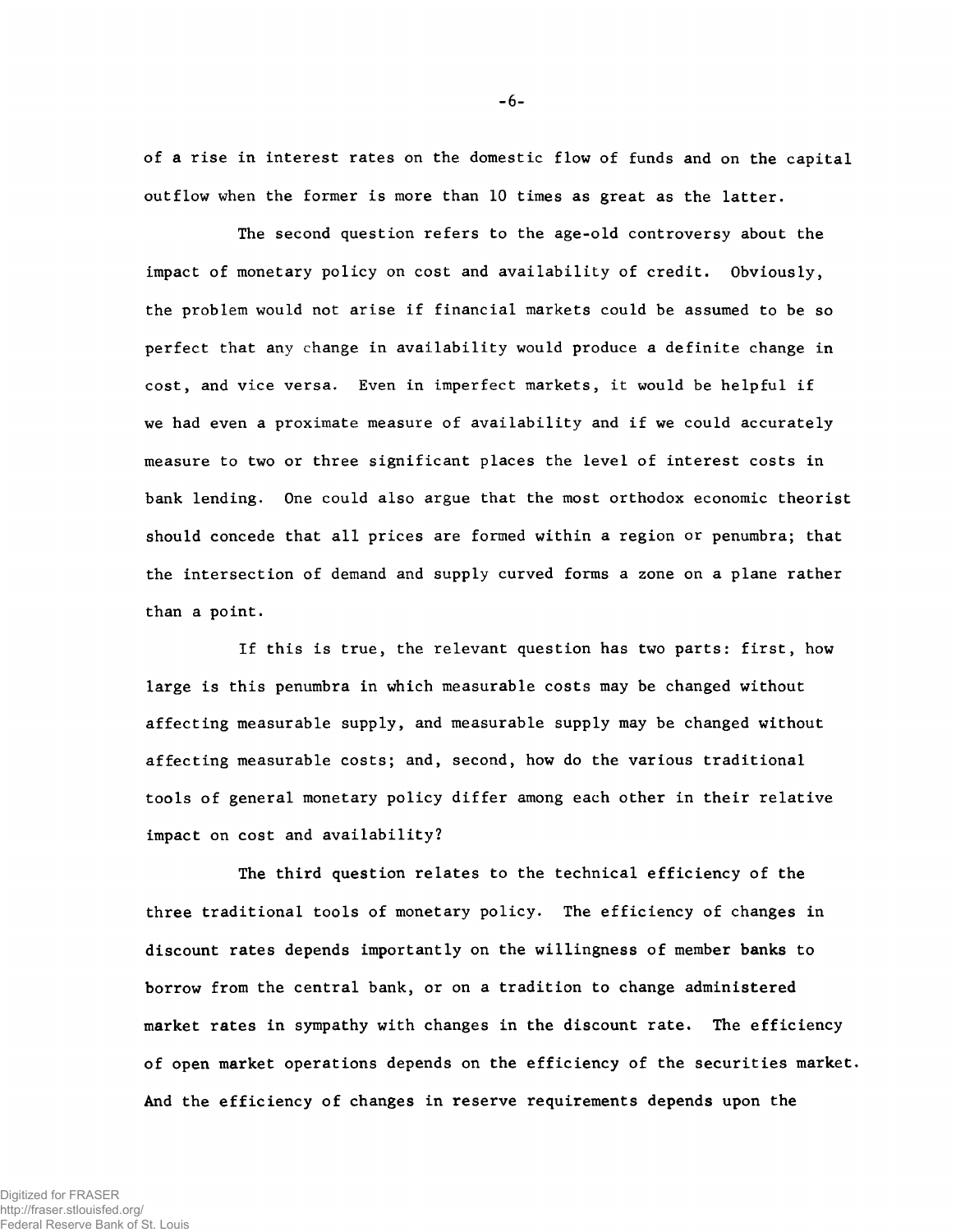extent to which lenders are subject to such requirements--in the United States, for instance, on the relative importance of member and nonmember banks, and of the commercial banking system as a whole and other types of lending institutions.

It seems quite possible that, in the United States, the efficiency of all three instruments of general credit control might be increased, both by changes in the Federal Reserve Act and by changes in the administration of the existing legal provisions. Much innovative thinking along these lines does not see the light of day, and shouldn't. But, at the same time, I feel we may be too constrained by the heavy layer of ancient traditions and conventional wisdom that encrusts both academic and central banker views. For this occasion only, I am going to try to shake free that handicap for a few minutes and, leaving aside the wise, old, experience-tested limits on central bank action, discuss some alternative guidelines which would change our ways of dealing with various monetary problems. Some may sound prosaic, others may have an unreal ring to them, but I would hope that in the aggregate they would, at least, suggest some new and useful perspectives to you.

Suppose we begin with the discount window. Casting off the idea of keeping "the tradition against borrowing," the discount window could be made a more effective instrument for putting reserves directly where needed within the banking system by making loans to member banks in larger amounts and for longer periods whenever community demands for funds for seasonal or other purposes dictated.

The discount mechanism would work more smoothly and less incongruously with respect to present-day banking practices if the statutory restrictions as to eligible paper were repealed and advances were made on the basis of any appropriate collateral, or even on an unsecured basis where warranted

Digitized for FRASER http://fraser.stlouisfed.org/ Federal Reserve Bank of St. Louis **-** 7 **-**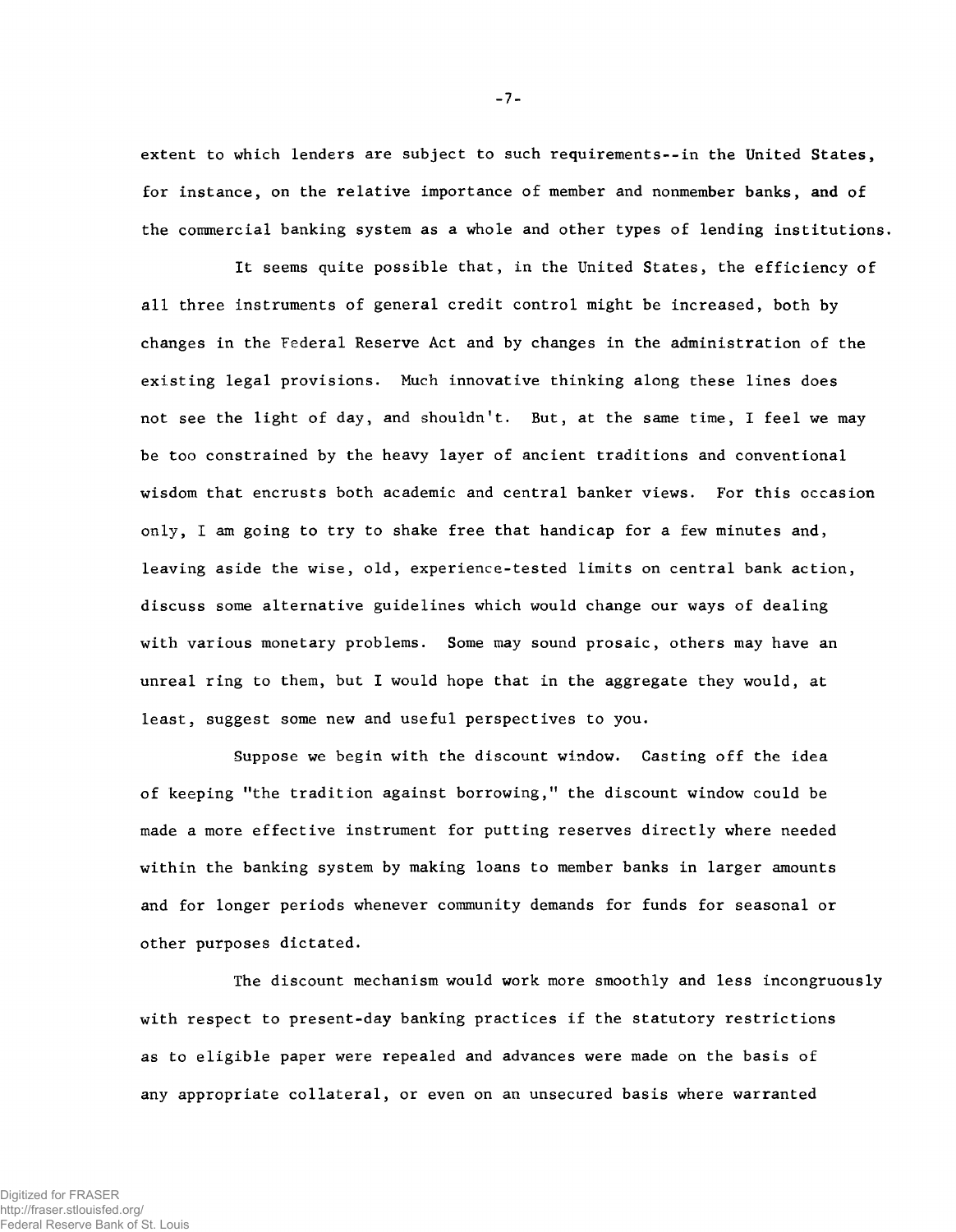by the quality of the bank's loans and investments and its capital and liquidity position. Another innovation worth considering would be widening the scope of open market operations to include other debt instruments than Treasury securities. As the money markets, in particular, have broadened, new instruments have come into use and the Open Market Account Manager is gradually being forced to deal in a smaller and smaller relative sector of the entire market that is relevant to the Committee's objectives and operations.

#### Selective Monetary Policies

Although our present system of monetary action is clearly based on preference for generality, it has significant selective aspects, even apart from the margin requirements for security credit. Selectivity is in another guise, however, and its impact on broad policy goals could almost be called inadvertent. Reserve requirements, for example, are differentiated by location of bank (a crude proxy for size), by type of deposit (demand or time), and according to the membership in the Federal Reserve System and State of incorporation. This differentiation is aimed at certain structural goals, the equalization of competitive conditions--or in some instances at nothing at all. Nonetheless, some selective effects on broader goals have doubtless resulted.

Though open market purchases are usually thought of as a method of reserve creation which is general in its impact, they are not neutral among a family of assets that could be alternatively used for the same purpose. System purchases of coupon issues in connection with "Operation Twist" illustrate the selective possibilities and the side effects on primary operating goals of varying the type of asset to be held in the System po rtfolio.

-8-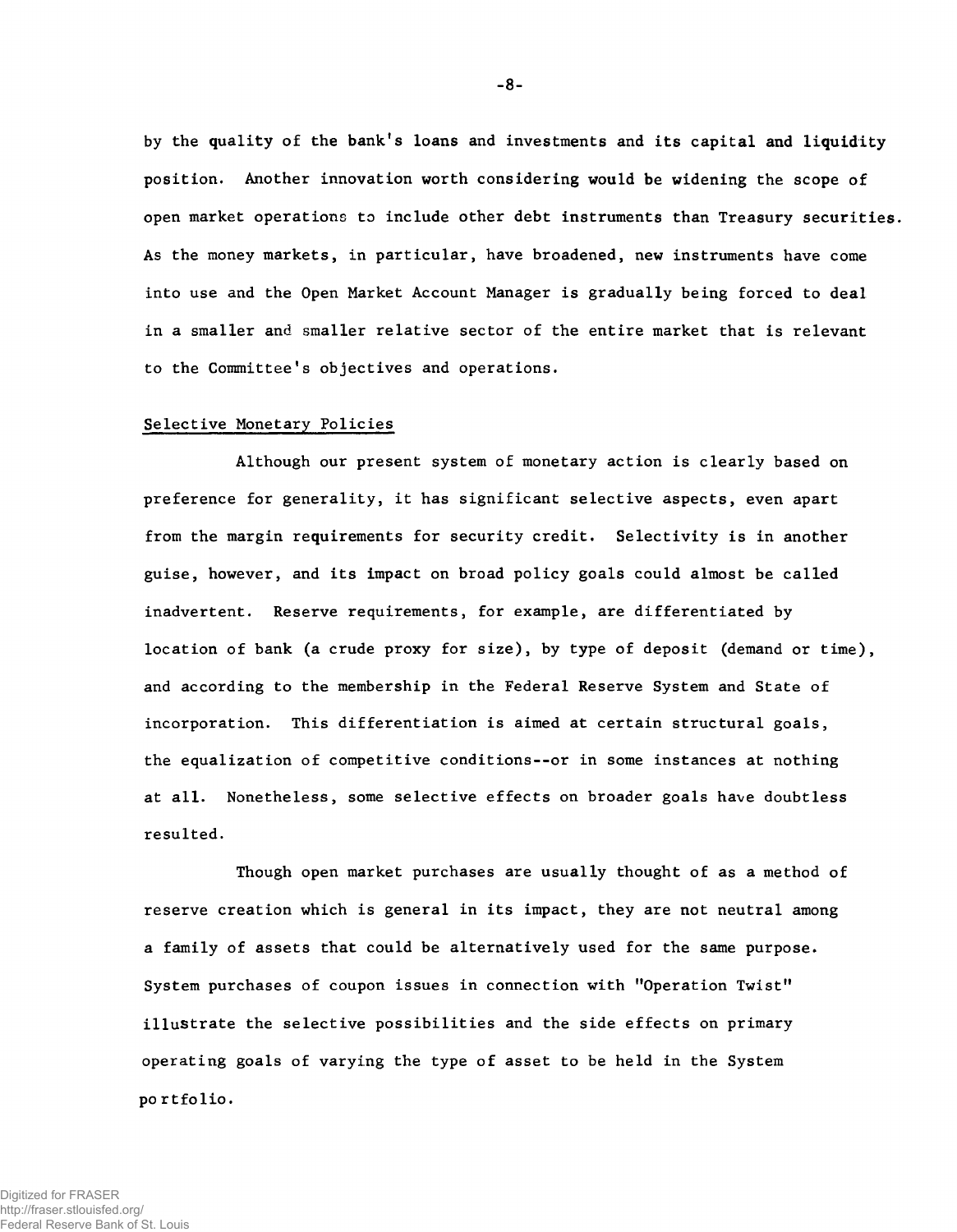Discounting policy is also thought of as completely general, but its selectivity is manifested in the rules that define the terms under which the privilege of obtaining Federal Reserve credit can be exercised.

In pointing out that generality in monetary operations does not exist in the pure form often alleged for it, I should note that specific measures will usually have some effect on the general goals. Either type of tool has some of the dominant characteristics of the other.

The Federal Reserve has for a long time been concerned about ways to render the selectivity of reserve requirements more rational. In the case of differentiation among banks, reserve requirements might be graded according to the bank's deposit volume rather than according to its location--a change that, incidentally, would recognize the difference in competitive potential between large and small banks.

Differentiation by type of deposit has been deprived of some of its meaning by the emergence of a variety of time deposit forms, ranging from short-term marketable CD's to long-term savings bonds which give their holders differing degrees of liquidity plus interest yields. Reserve requirements conceivably could be varied for different types of time deposits but they can hardly be raised much as long as similar funds held with nonbank institutions are exempt from all such requirements. Here again, the question of improving the structure of monetary mechanism becomes entangled in the political problem of the extent of central bank influence on the country's financial institutions.

**-** 9**-**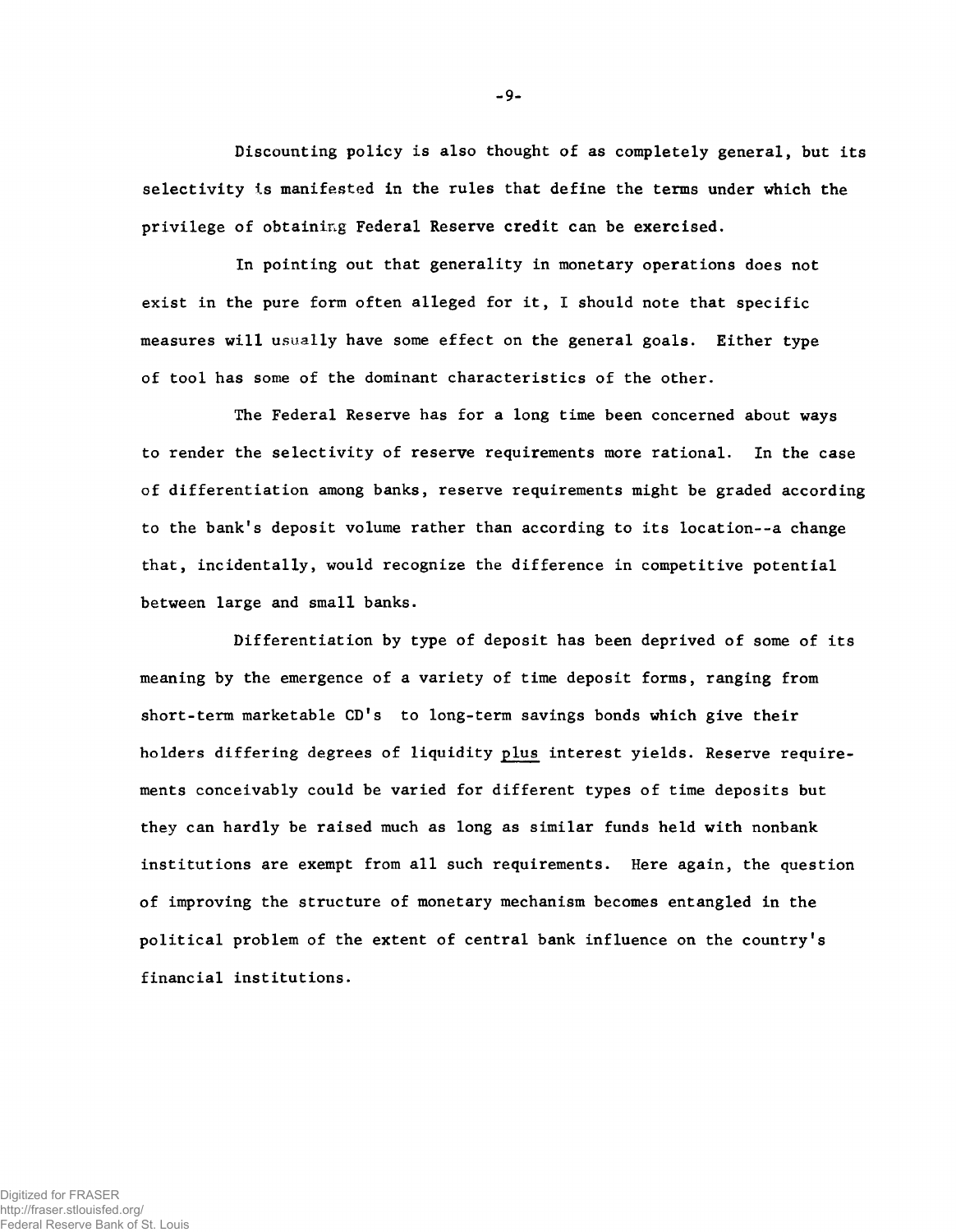The main application of selectivity in monetary policy is not to be found in bank location, bank size, or of type of deposit but rather in the credit-granting function of banks. Monetary policy aims primarily at influencing the cost and availability of credit through the supply of bank reserves, but as banks vary their earning-asset holdings in response to changing reserve availability they can impinge selectively upon a number of different credit markets. Such selectivity needs to be recognized, and it may lead to selective countermeasures if the end result is not in accord with over-all public policy goals. When selective measures are used for this purpose, they typically differentiate among various types of bank assets rather than among various types of bank liabilities: for example, stock exchange credit under Regulations T and U, instalment credit under Regulation W, mortgage credit under Regulation X, and credit to foreigners under our voluntary restraint program.

General monetary policy is vulnerable to the accusation that it does not, and can not, distinguish between credits that are likely to maximize the full employment of our productive resources, and those that will make minimal contributions in this respect. It would be difficult if not impossible to make an operational a priori distinction between those two categories; but by and large, it could be argued that long-term credits, as they have been used, tend to promote investment more than short-term credits, and that credits to domestic borrowers tend to raise the level of domestic economic activity more than similar credits to foreigners. The latter distinction becomes particularly important under circumstances like those obtaining for the past several years, when a payments deficit involving a very large outflow of capital existed side by side with domestic

-10-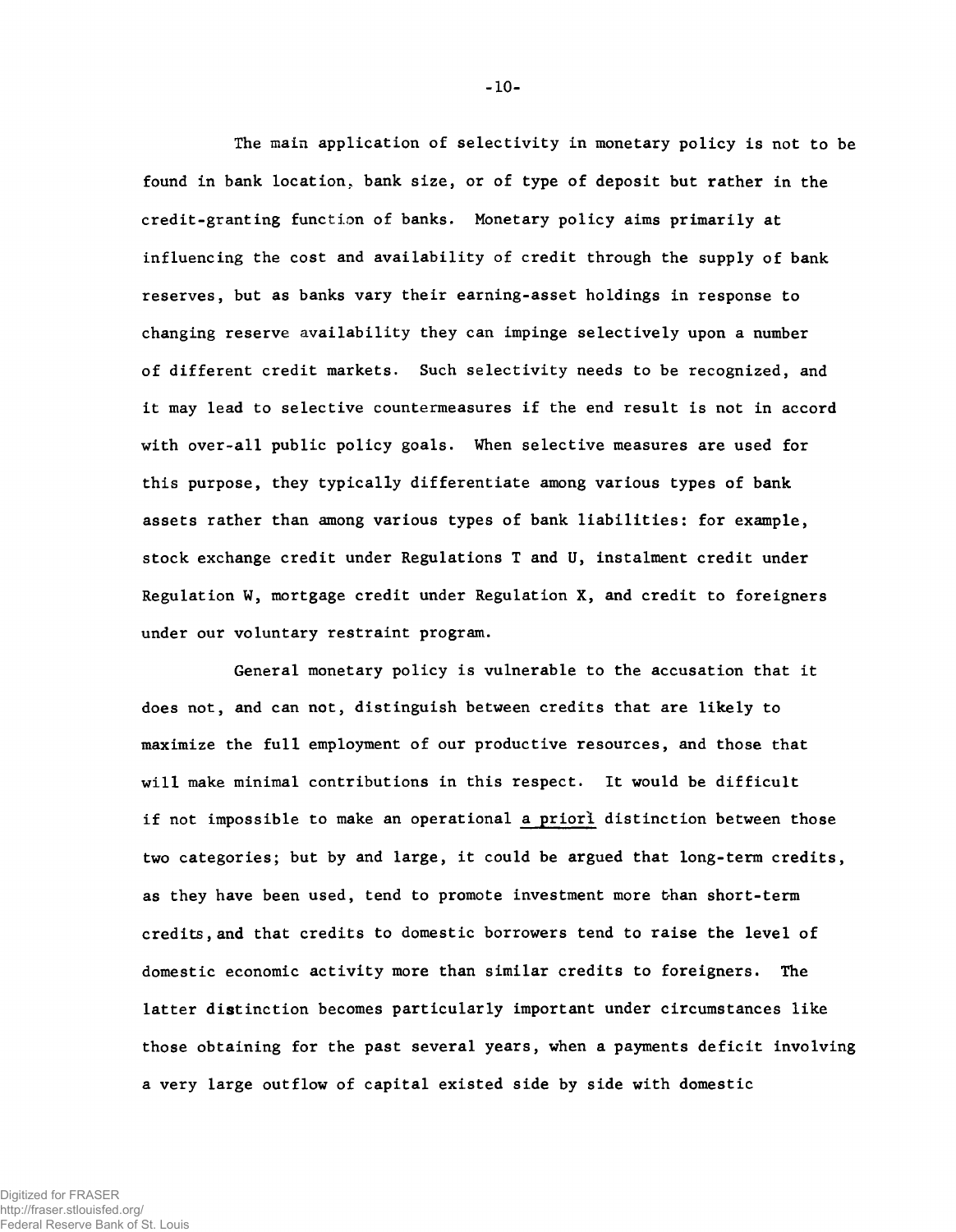underemployment. Hence, the main problem confronting selective monetary policy- and perhaps the most serious problem confronting monetary policy in general- relates to the possibility of devising selective measures that have different, and perhaps opposite, effects on short-term and long-term credits, or on credits to foreign and to domestic borrowers.

Short- and long-term credits--Discount policy, as hitherto practiced, tends also to have a selective effect: since Federal Reserve lending is typically short-term, banks are, to that extent, encouraged to favor short-term asset holdings in order to be in some position to liquidate such debt as required. This Federal Reserve lending practice has been justified as a means of promoting and protecting the liquidity of commercial banks. But it deprives the Federal Reserve of a tool for indueing shifts in banker emphasis between short-term and longer term lending, when such shifts would patently serve the public interest.

Open market operations can be used for differential effects on shortand long-term credit conditions by means of the "twist," i.e., simultaneous opposite operations in short- and long-term securities. By means of "twist" operations it is possible, for instance, to keep money-market rates higher than they otherwise would be, say, in order to attract volatile funds from abroad, while keeping long-term interest rates lower than they would otherwise be, say, in order to promote domestic investment.

But "twist" operations have a serious limitation. The term structure of interest rates and the relation between demand and supply of credit funds of different maturity generally can only be dominated by central bank action for a limited period of time. If market forces were tending to establish a

**-** 11**-**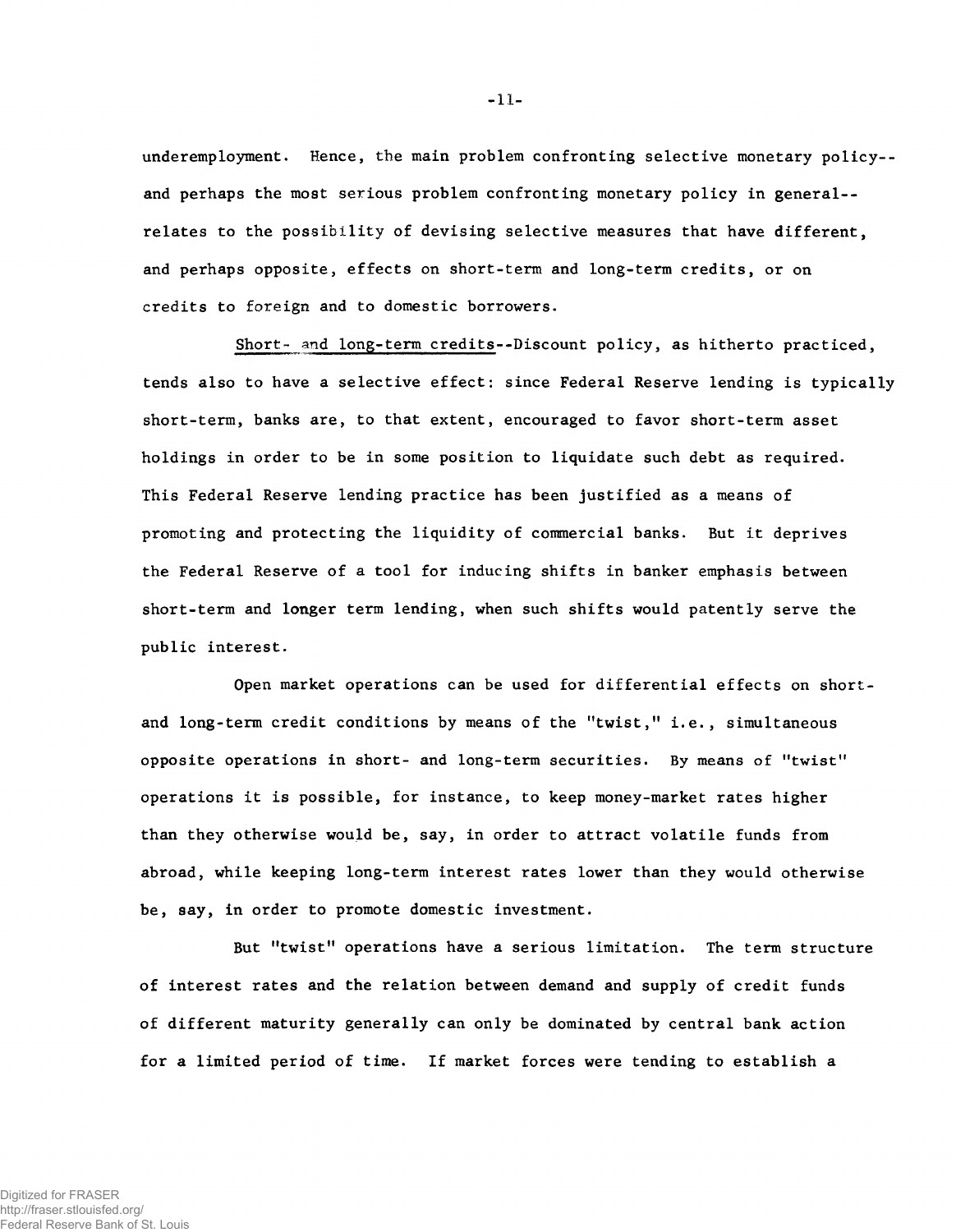pattern of interest rates markedly different from that aimed at by the central bank, it would have to engage in continuous and massive open market sales and purchases--an operation that could interfere with the achievement of some other goal--either contemporaneously or in the future. It is true that the operations of the central bank would in many circumstances influence market expectations as to the near-term relationship of long to short rates, but the fact remains that when the market judgment as to appropriate rate relationships differs substantially and persistently from that of the central bank, the power of the latter to affect the pattern is limited.

Hence, a substantial and enduring influence on the relative cost and availability of short- and long-term credit can be exerted only if the central bank is able to modify the relative profitability of the two types of credit independently of market reactions. Such influence could be exerted through any or all of the conventional monetary mechanisms. Reserve requirements, for example, might be based on types of assets rather than deposits, i.e., if the central bank wished to encourage long-term rather than shortterm lending, it could impose additional reserve requirements on short-term credit accommodation in excess of a given percentage of its total assets- or conversely to reduce reserve requirements for long-term credit extended in excess of a given percentage of its total assets. Obviously, in our monetary system such action would require an amendment of the Federal Reserve Act.

Credits to domestic and foreign borrowers--While it can be reasonably argued that under current conditions selectivity between different types of domestic credits is not essential for a smooth working of the economic system and that the allocation of funds between domestic short- and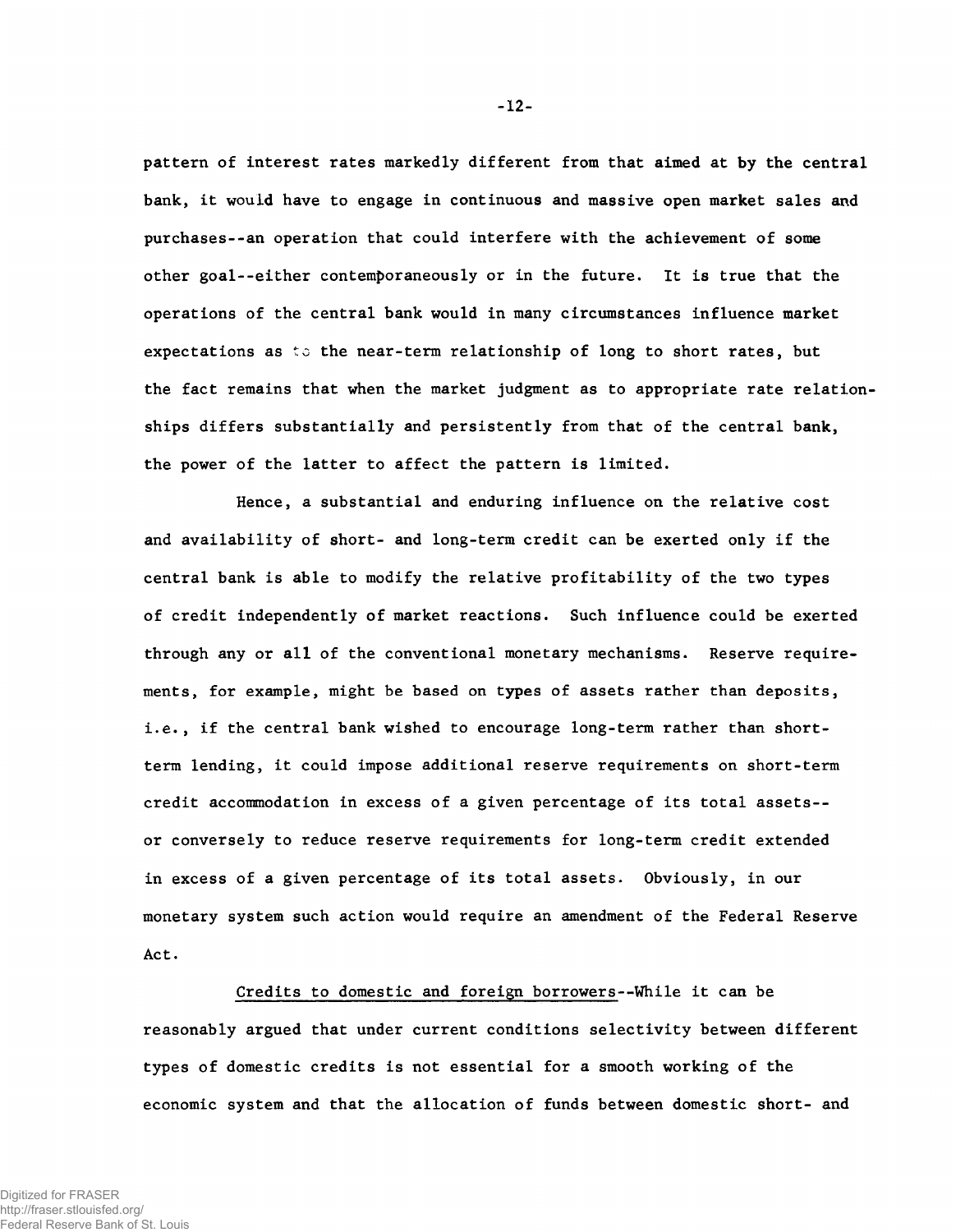long-term credits can be left to market forces, there is little doubt that the market allocation of funds between domestic and foreign uses has worsened our balance of payments problem. The stability of the international payments system as well as adequate growth of our domestic economy have for years been jeopardized by the tendency of U.S. lenders to grant credits and corporations to invest abroad greatly in excess of the amounts that would have been compatible with full employment and payments equilibrium.

This is not the place to go into the economic, political, and institutional reasons for the disequilibrium between credit and capital yields in the United States and other industrial nations, which lies at the root of the excessive outflow. We may hope that this disequilibrium will disappear in due time and that the international allocation of credit and capital then will proceed with the same tolerable degree of efficiency and rationality as the allocation of funds within the United States. But until this happy stage is reached, I am afraid that selective measures may remain necessary in order to avert excessive outflows of U.S. capital to the surplus countries of Continental Europe.

At present, such selective measures include the IET and the voluntary credit restraint program inaugurated in accordance with the President's message of February 10, 1965. Both of these measures have disadvantages for the long pull--the one is confined in application and relatively inflexible, the other is by its nature of limited duration.

Should we be looking forward to more durable and efficient technique? So far as banks are concerned there is the possibility of using a system of selective monetary measures, such as specific reserve requirements for credits to foreigners. This system could be flexible enough to differentiate between

**-** 13**-**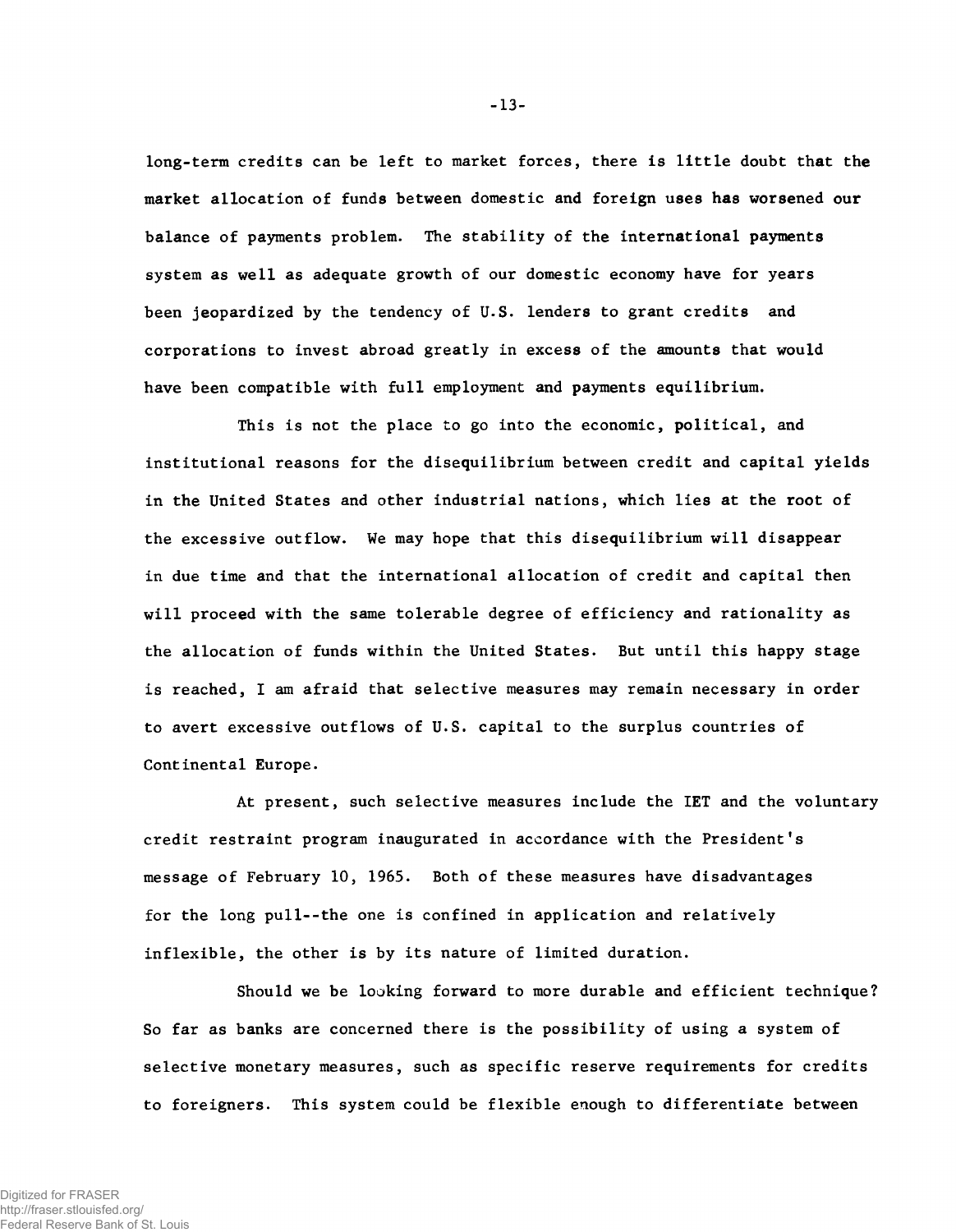various regions--less developed and fully-developed countries, Western Hemisphere and rest of the world, countries dependent on or independent from U.S. credit and capital--or even, but with some lesser hope for effectiveness, between various purposes--financing of U.S. exports, of development programs, of foreign subsidiaries of U.S. firms--or between various forms of credit- liquid funds, short-term credits, long-term credits, equity investments, and so on.

A significant objection to a technique of this type is its limitation to member banks. Nonmembers and nonbank lenders should be placed under a similar restraint if such a method of dealing with the capital outflow were used. Political and practical difficulties would be posed by such an undertaking, and I do not want to give the impression that I know the answers to all the questions that could and should be raised in this connection. Certainly we should be wary of any avoidable step that might take us to the strict Government regulation of foreign payments. The fact that the regulating power would be vested in a central bank and be exercised through monetary policy rather than through direct controls would not eliminate the inherent risk to maximum possible freedom of international commerce. But in the absence of international agreement on a better world monetary system, we may well have to choose from among an assortment of essentially repugnant methods in order to restore balance in the international payments of the United States and the international monetary system in general. Selective monetary policies may well turn out to be a lesser evil than the others.

-14-